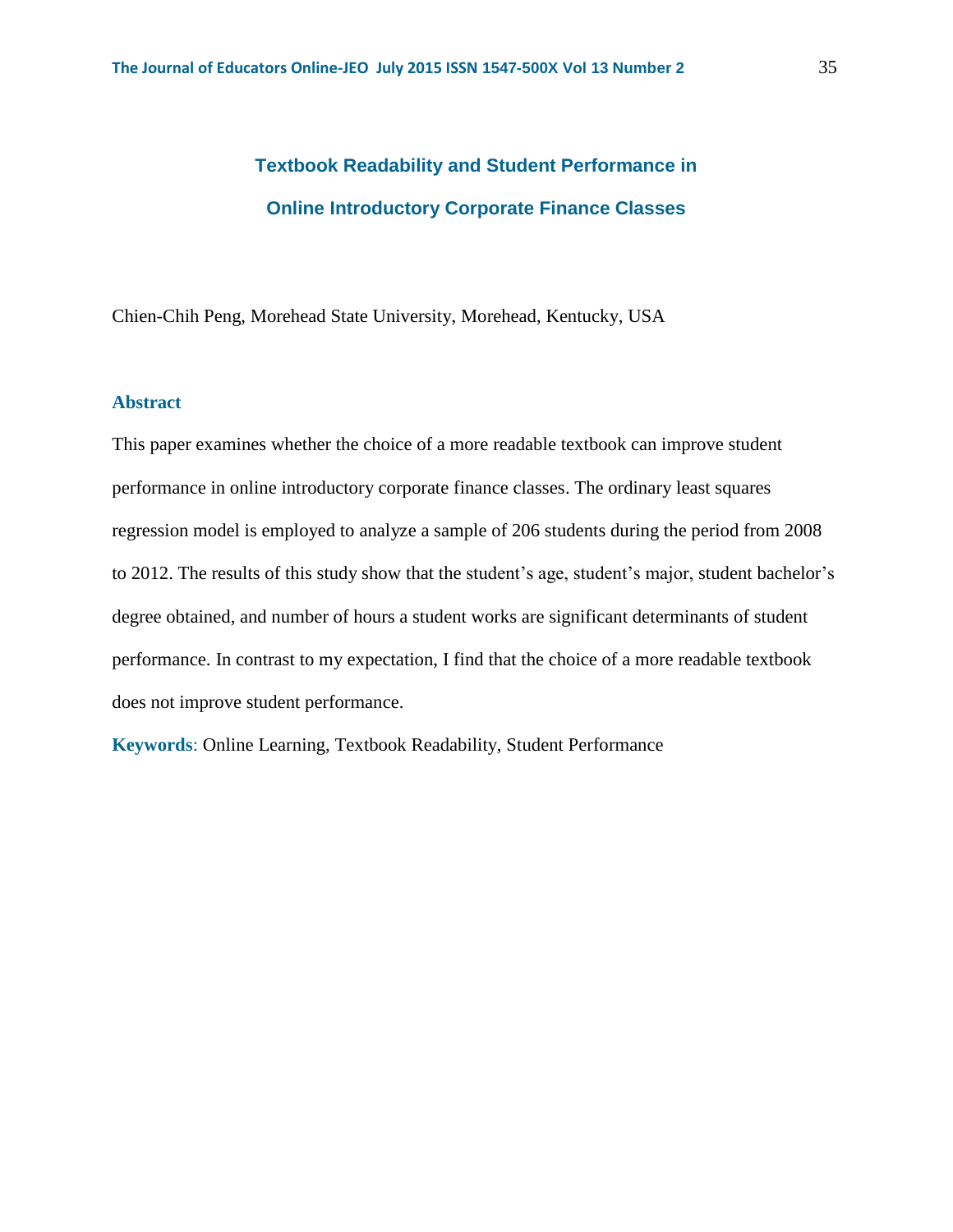## **INTRODUCTION**

Selecting a textbook with good content quality for an online course can be one of the critical success factors for online distance learning in higher education. As suggested in Cheawjindakarn, Suwannatthachote, and Theeraroungchaisri (2012), well-designed and wellwritten textbooks not only help instructors design course content to provide a meaningful educational experience, but help students improve their learning outcomes. While the decision to adopt a textbook depends on the course objective, chapter organization, and online teaching supplements, textbook readability can be an important factor when students express their opinions about the textbook in teaching evaluations. Students complain that the writing style in the textbook is difficult or not clear, and therefore, they cannot grasp concepts effectively or perform well on required assignments and exams.

Students' complaints about the choice of textbook may be valid, especially in online introductory corporate finance classes. Since the introductory corporate finance is a quantitative subject, a poorly written textbook may compound problems for students who have difficulty in dealing with numbers and equations. If instructors adopt a textbook which presents finance theories and applications in a more readable manner, students may learn better and be able to obtain better grades in the course. Therefore, this paper intends to examine the relationship between textbook readability and student performance in online introductory corporate finance classes.

Textbook readability can be valuable information for business faculty since, as indicated in Smith and DeRidder (1997), textbook comprehensibility is weighed as the most important criteria for making textbook adoption decisions. Textbook comprehensibility can be measured, in part, by using readability formulas recognized in Fry (1989, p. 294) for "one of the best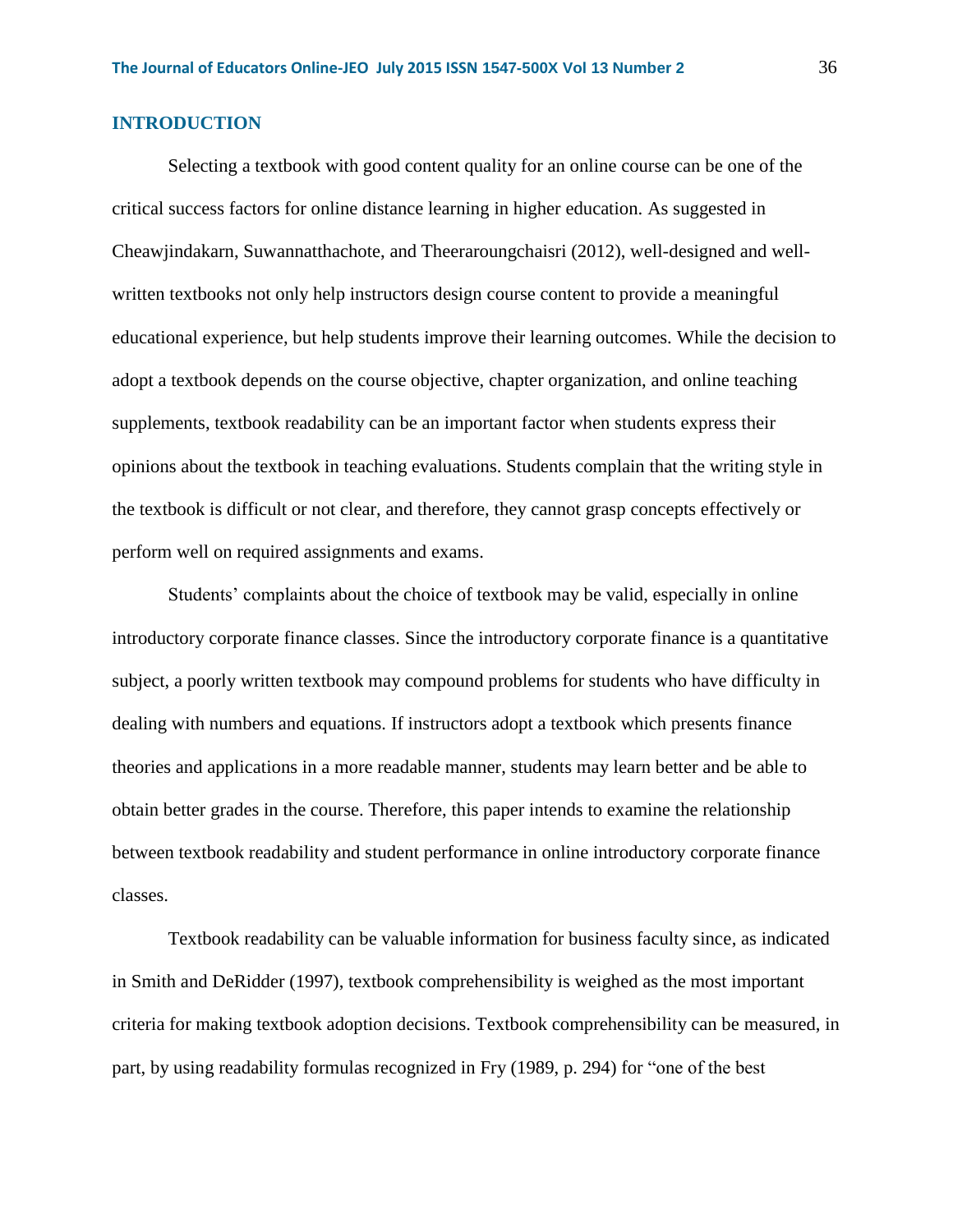documented educational tools that we have." Motivated by the results associated with readability analysis of introductory corporate finance textbooks in Plucinski and Seyedian (2013), this study attempts to establish the relationship between textbook comprehensibility and student performance by examining whether the difference in readability of two popular textbooks for introductory corporate finance leads to a statistical difference in online student performance. The following sections provide literature review, describe the data and research method, report the results, and provide concluding remarks.

## **LITERATURE REVIEW**

Researchers in finance education have examined the importance of textbooks in students' learning experience in introductory corporate finance. Berry, Cook, and Stevens (2011) explore how and to what extent students use the finance textbook and how it relates to their study process when preparing for class and exams. They assess whether the finance textbook is the main vehicle for the students' learning plan and to what extent they rely on their textbook. They find that students know it is important to read, realize the professor expects them to read, and understand it will impact their grade, yet most students still do not read the textbook. Though many factors can lead students to not read the textbook, one of the endogenous variables that instructors can control is the readability of the textbook.

McLaughlin (1969) defined readability as the degree to which a class of people finds certain reading matter compelling and comprehensible. In other words, readability refers to the general difficulty level of written material which can affect readers' comprehension. The average length of sentences and the average syllables per word are the most important variables to determine readability levels. Many readability indexes or formulas have been developed to measure readability. Examples of readability indexes include the Flesch Reading Ease formula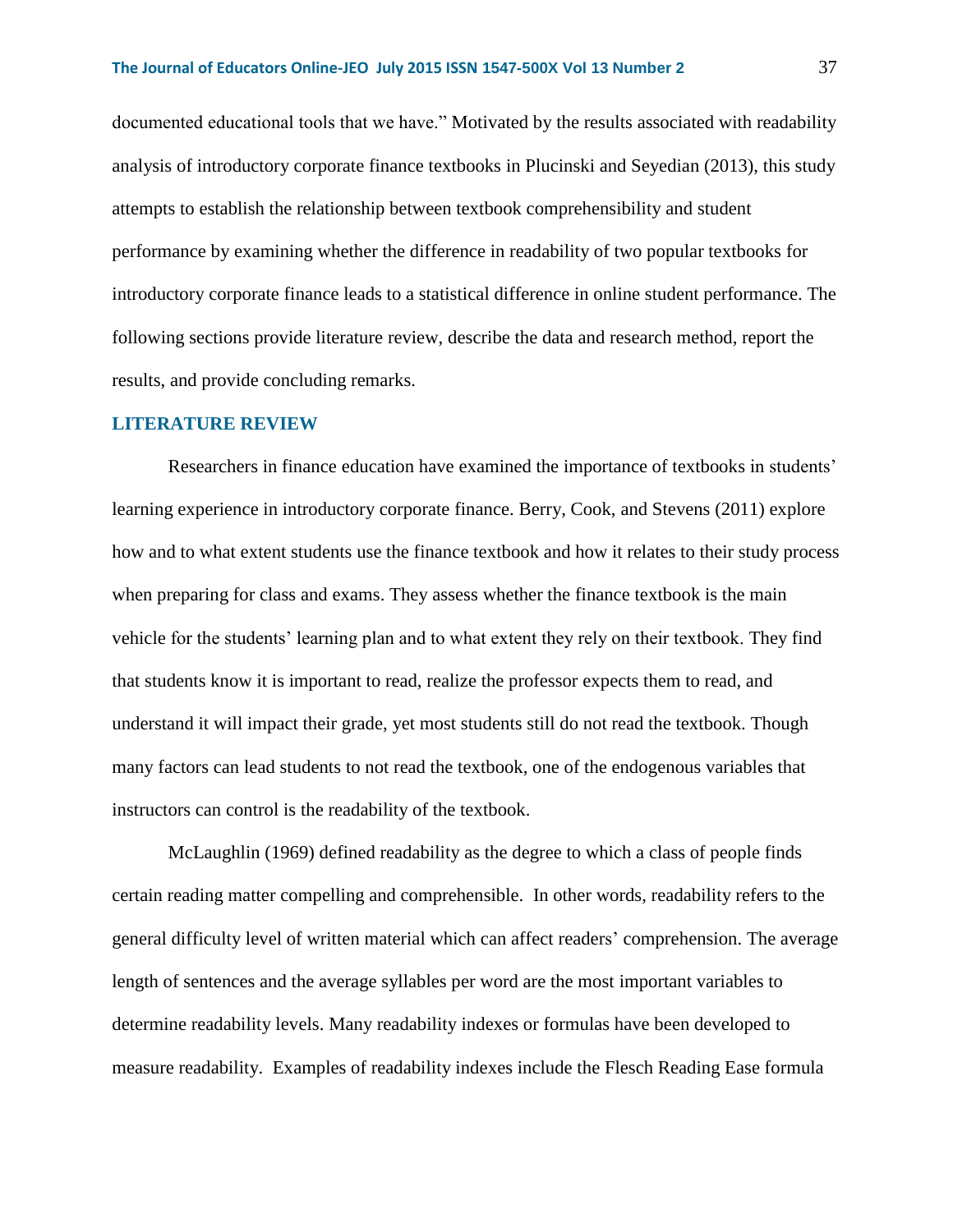(Flesch, 1948), the Flesch-Kincaid Grade Level Index (Pearson, 2002), the Gunning-Fog Index (Gunning, 1979), and the SMOG method (McLaughlin, 1969).

Readability analysis of textbooks has been conducted in various business disciplines (e.g., business communication in Razek and Cone (1981), organizational behavior in Villere and Stearns (1976), introductory economics in Gallagher and Thompson (1981), financial accounting principles in Chiang, Englebrecht, Phillips, and Wang (2008), introductory financial and managerial accounting in Plucinski, Olsavsky, and Hall (2009), intermediate accounting in Plucinski (2010), bank management in Weber (2002), and introductory corporate finance in Plucinski and Seyedian (2013)). Plucinski and Seyedian (2013) use the Flesch-Kincaid Grade Level which rates text on a U.S. school grade level to examine the readability of selected chapters in five popular introductory corporate finance textbooks in the market. These chapters on time value of money, risk analysis, valuation and rates of return, working capital management, financial analysis, and financial planning and forecasting are usually covered in any Introductory Corporate Finance classes. They find that Ross, Westerfield, and Jordan's Fundamentals of Corporate Finance (2010, 9<sup>th</sup> Edition) with the Flesch-Kincaid Grade Level 10.1 (i.e., a tenth grader can understand the textbook) is the most readable of all textbooks in the study. Given this finding and assuming that a textbook with low Flesch-Kincaid Grade Level provides good comprehensibility, the natural question that needs to be answered is whether the choice of a more readable introductory corporate finance textbook can improve student learning experience, thereby helping students achieve better grades.

While research studies have not extensively addressed the effects of different introductory corporate finance textbooks on student performance, the relationship between textbook readability and student performance has been examined in other areas. Spinks and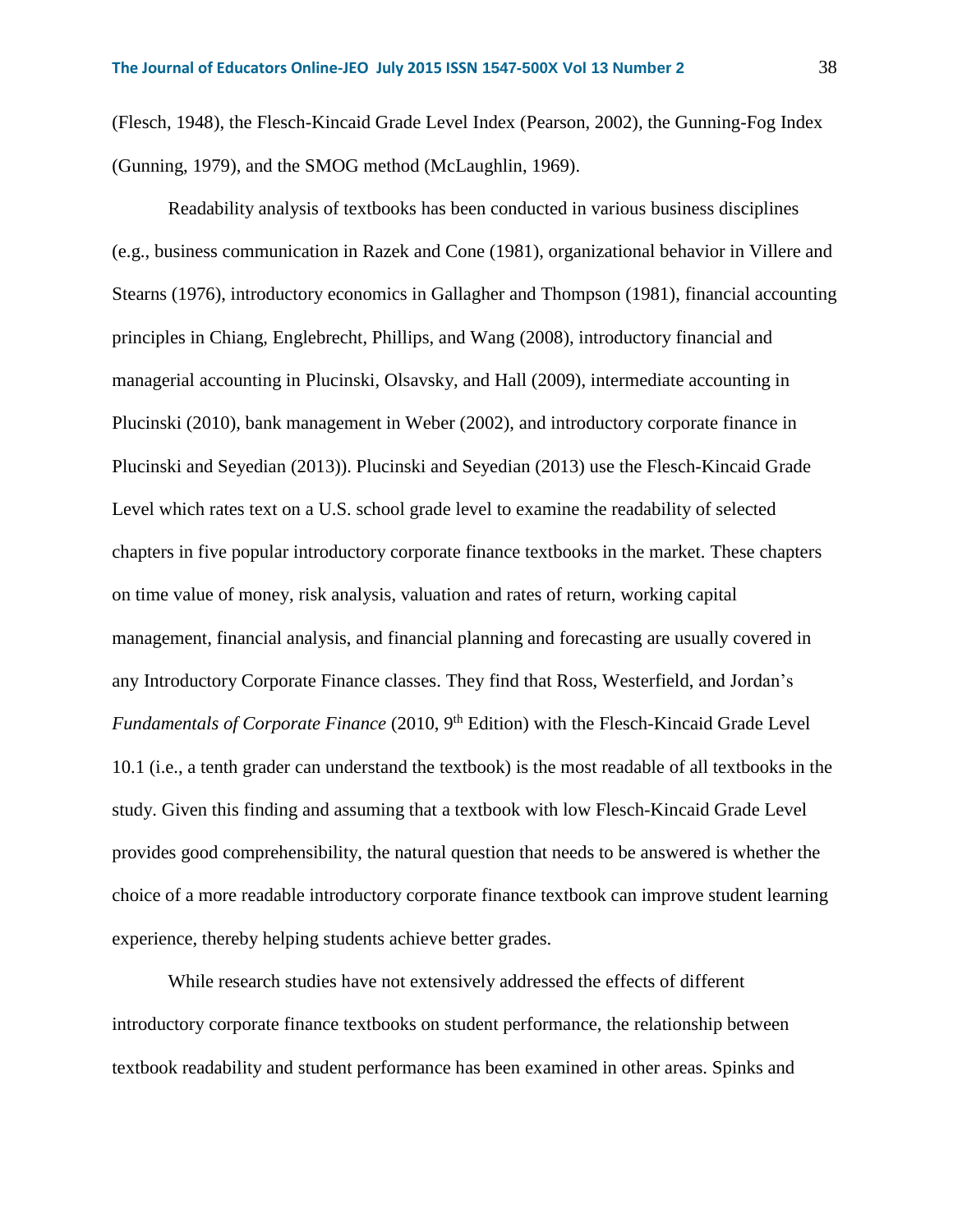Wells (1993) use the Gunning-Fog Index to compare the readability levels of textbooks used in various business core courses with grades made by students in those courses. They perform correlation analysis on the relationships between textbook readability levels, grades earned by students, and withdrawals of students from courses. They find that the higher the Gunning-Fox Index (difficulty level) of textbooks in business core courses, the lower the grade averages in those courses. Pyne (2007) examines whether students who used different introductory microeconomics textbooks performed differently when they subsequently took Intermediate Microeconomics and Money and Banking. He finds that the choice of an introductory microeconomics textbook has a significant effect on student performance in Money and Banking, but not in Intermediate Microeconomics. He explains that the difference in the effect of an introductory microeconomics textbook is due to course content and student interest; that is, the topics in Money and Banking correspond less closely to those covered in Introduction to Microeconomics, and Intermediate Microeconomics is more likely to attract students with an interest in economics than is Money and Banking. Durwin and Sherman (2008) investigate whether the choice of college textbook for Educational Psychology affects students' comprehension of the materials. They use two education psychology textbooks with comparable readabilities (evaluated by using the Flesch reading ease formula) to examine differences in comprehension between students who are randomly assigned to one of two tests prepared in the textbooks. They find that the two educational psychology textbooks with different authors and publication dates, but comparable readabilities, attribute no significant difference in student comprehension.

According to various studies, students who take introductory corporate finance courses in distance learning formats significantly underperform students in the traditional sections of this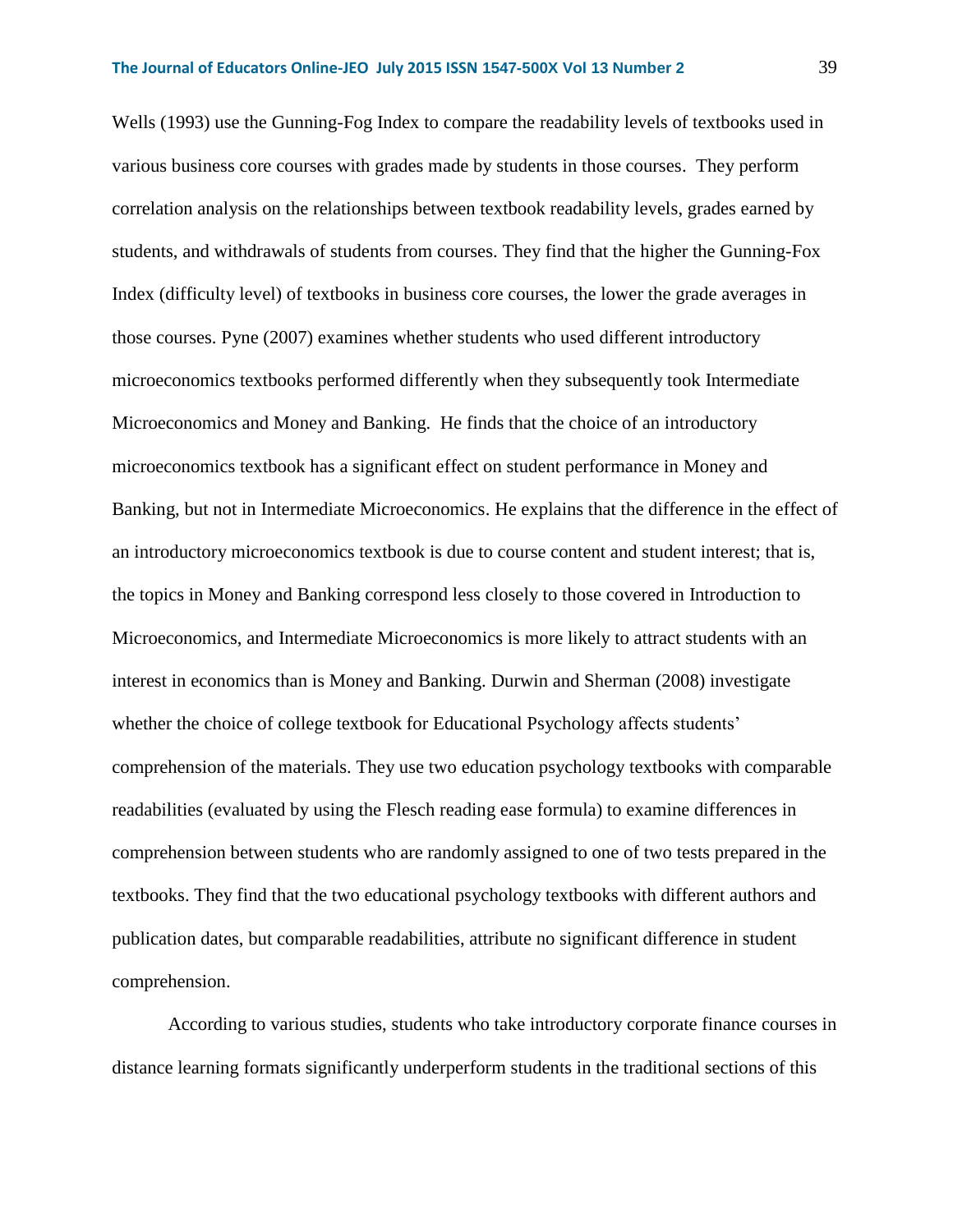course. Shum and Chan (2000) find that remote-site interactive television students have statistically significant poorer performance relative to regular students, and Van Ness, Van Ness, Adkins (2000) find that students who take introductory corporate finance online receive lower grades than those who take the class in a traditional classroom setting. Students who receive poor grades in online introductory corporate finance classes tend to give their instructors poor teaching evaluations. Farinella (2007) states that a professor who teaches an online section of introductory finance can expect to earn significantly lower student evaluations relative to a traditional section. Chang, Lawrence, and Prakash (2012) also find that the instructors' evaluations are inversely related to the percentage of students expecting poor grades. If choosing a more readable introductory corporate finance textbook can improve online student performance, instructors may obtain better student evaluations.

## **DATA DESCRIPTION**

This study was conducted at a four-year state university in the Appalachian region of the United States. The School of Business Administration, accredited by the AACSB International (Association to Advance Collegiate Schools of Business), has three departments: Department of Accounting, Economics, and Finance, Department of Information Systems, and Department of Management and Marketing. The Introductory Corporate Finance class is a required core course for all undergraduate business majors. Before taking Introductory Corporate Finance, students are required to complete the prerequisite courses in Principles of Financial Accounting, Principles of Managerial Accounting, Principles of Microeconomics, Principles of Macroeconomics, and College Algebra.

Two hundred six students in ten sections of Introductory Corporate Finance online classes from 2008 to 2012 are the participants in this empirical study. The students in the sample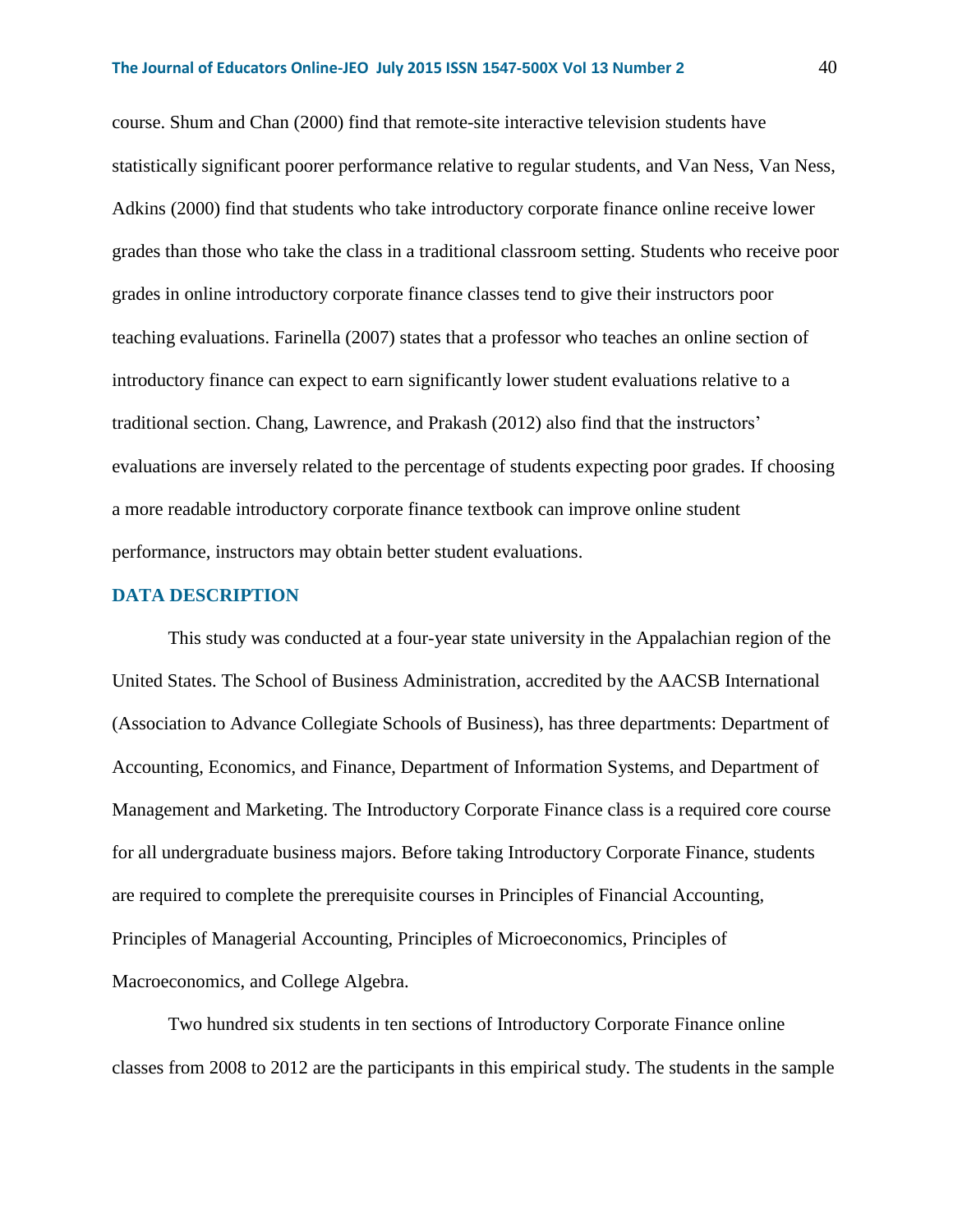were taught by only one instructor; therefore, this study avoids the confounding effects of different instructors and different teaching methods.

Two different introductory corporate finance textbooks were used in the study. The textbook, *Foundations of Financial Management* (2009, 13 th Edition) by Block and Hirt (BH), was used in five sections from the 2008 fall semester to the 2010 spring semester, and Fundamentals of Corporate Finance (2010, 9<sup>th</sup> Edition) by Ross, Westerfield, and Jordan (RWJ) was used in five sections from the 2010 fall semester to the 2012 fall semester. The readability of both textbooks was analyzed in the Plucinski and Seyedian (2013) study, and the results show that RWJ with the Flesch-Kincaid Grade Level 10.1 (compatible to a tenth grade U.S. school level) is relatively more readable than BH with the Flesch-Kincaid Grade Level 12.7 (compatible to a twelfth grade U.S. school level). The introductory corporate finance class covers topics such as financial statements and analysis, time value of money, bond and stock valuations, capital budgeting, cost of capital, working capital management, and international financial management.

The variables used in this study are primarily associated with student effort, student characteristics, and course characteristics. Student effort is measured by the student's course grade, which is based on homework assignments (25%), quizzes (20%), and exams (55%). Student characteristics such as gender, in-state/out-of-state status, and major were collected through the faculty advising system at the university. Additional student characteristics such as age, transfer status, number of degrees earned, and number of working hours were collected through survey conducted in the first week of the semesters. These variables have been examined in studies such as Didia and Hasnat (1998), Borde, Byrd, and Modani (1998), and Terry (2002). The variables used in this study are defined as follows. GENDER is a dummy variable where a male student is equal to 1 and 0 otherwise. AGE is a continuous variable showing students' ages.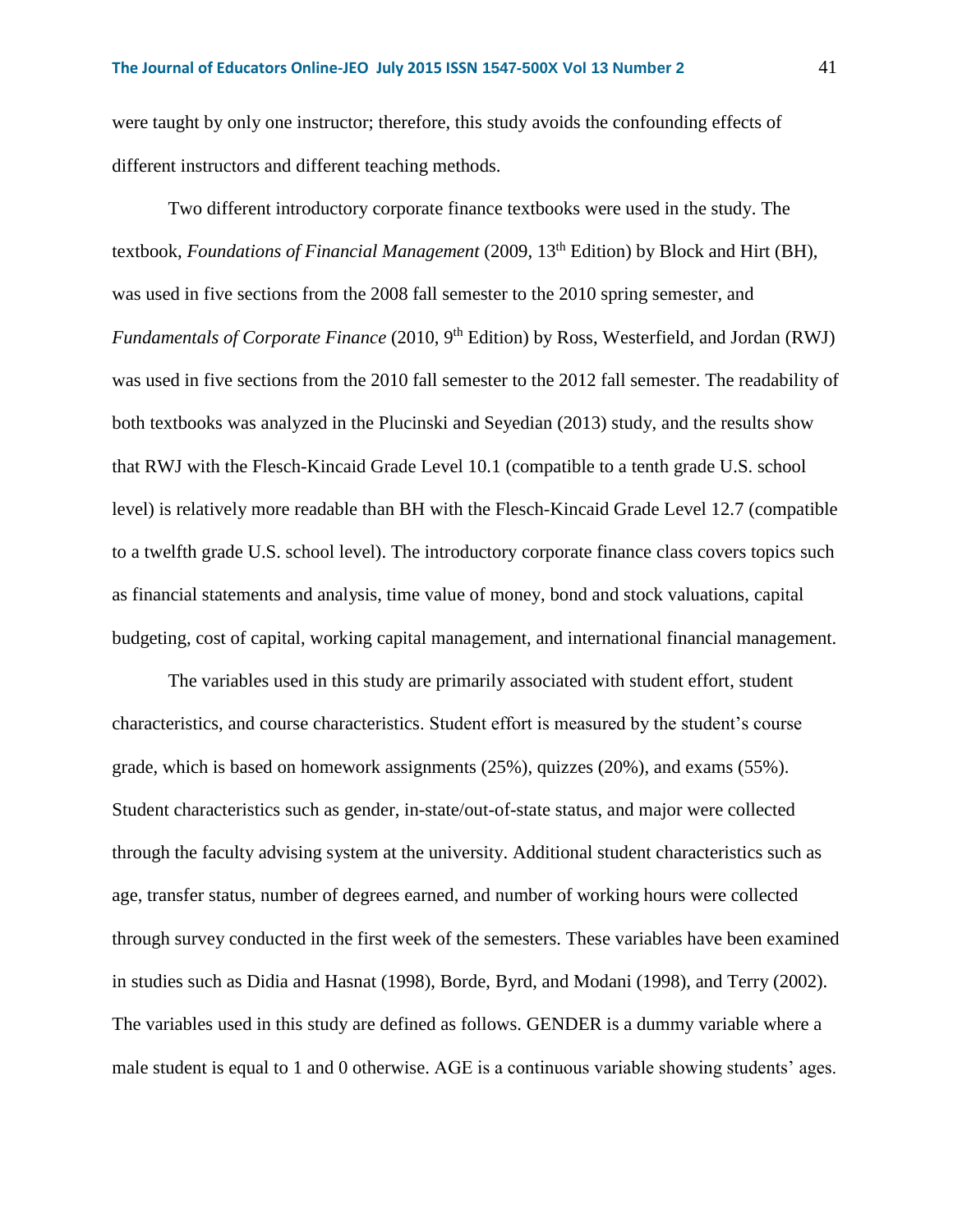FROM is a dummy variable where an in-state student is equal to 1 and 0 otherwise. AF is a dummy variable where a student, who is an accounting/finance major, is equal to 1 and 0 otherwise. TRANSFER is a dummy variable where a transfer student is equal to 1 and 0 otherwise. BD is a dummy variable where a student with a bachelor's degree is equal to 1 and 0 otherwise. WORKHR is a continuous variable showing the number of hours that students work. Finally, BOOK is a dummy variable where the class adopting the RWJ textbook is equal to 1 and 0 otherwise.

Table 1 reports the descriptive statistics for the sample. The mean course percentage in Introductory Corporate Finance is 67.7, or a middle to high "D". This score is comparable to the mean course grades in Didia and Hasnat (1998) of 1.853 on a 4-point scale, and Chan, Shum, and Chhachhi (2005) of 69.45. The sample shows that there are more females than males. The average age of online students is 29. Almost eighty-three percent of the students are in-state students. Out of the sample, thirty-six percent of the students are majoring in accounting or finance and fifty-nine percent are transfer students. Twenty-three percent of the students who take undergraduate Introductory Corporate Finance as one of the foundation courses for their MBA program requirements have a bachelor's degree. The average number of students' work hours is 32. The number of students taking Introductory Corporate Finance with the RWJ textbook is almost the same as that with the BH textbook.

Table 1

| Variable        | # of Obs. | Mean   | Std. Dev. | Min   | Max   |
|-----------------|-----------|--------|-----------|-------|-------|
| <b>PERCENT</b>  | 206       | 0.677  | 0.198     | 0.039 | 0.985 |
| <b>GENDER</b>   | 206       | 0.417  | 0.494     |       |       |
| AGE             | 206       | 29.044 | 7.951     | 18    | 58    |
| <b>FROM</b>     | 206       | 0.825  | 0.381     |       |       |
| AF              | 206       | 0.364  | 0.482     |       |       |
| <b>TRANSFER</b> | 206       | 0.587  | 0.494     |       |       |

*Descriptive Statistics*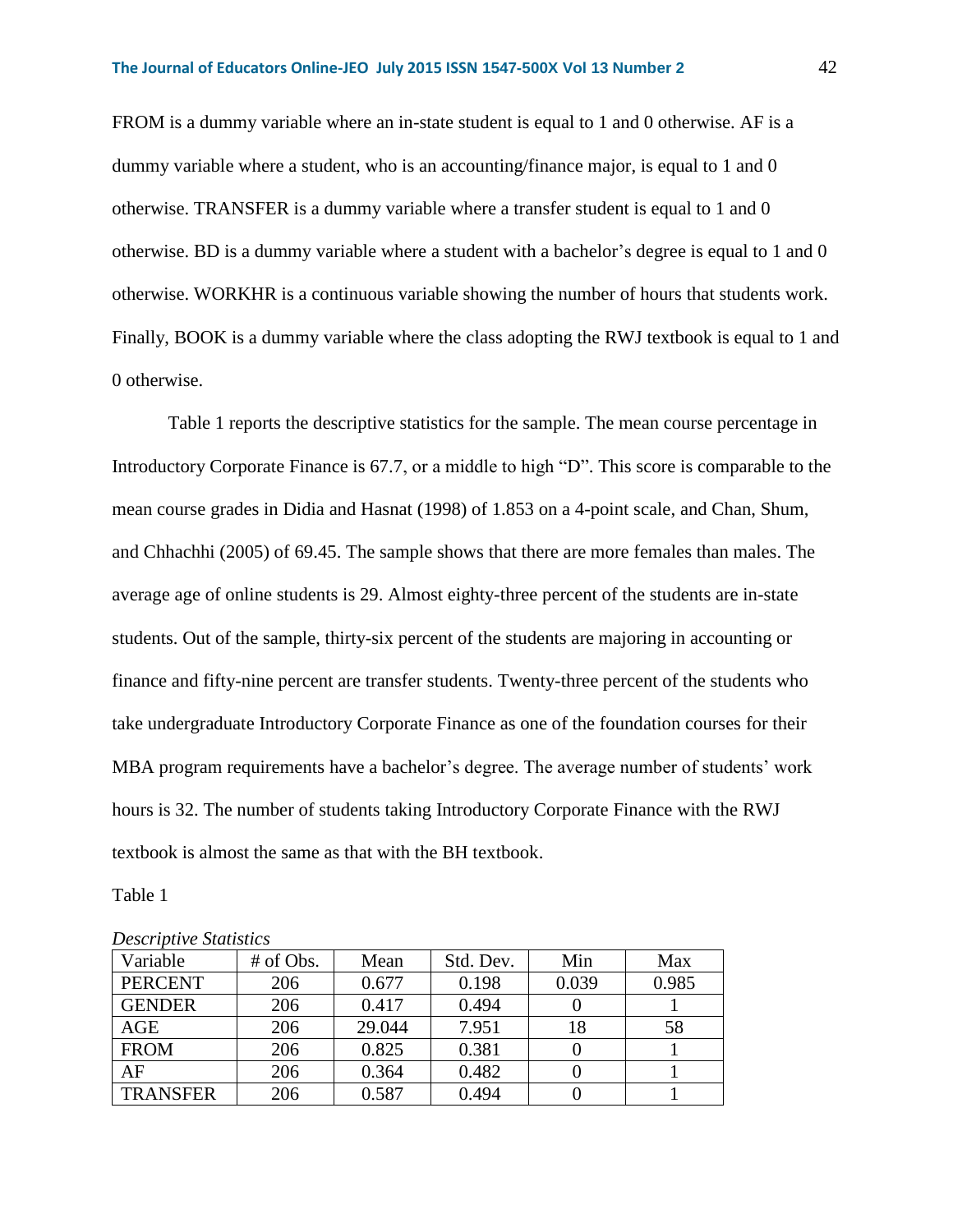| <b>BD</b>     | 206 | ەدد ∩<br>J.ZZ8 | 0.421 |    |
|---------------|-----|----------------|-------|----|
| <b>WORKHR</b> | 206 | 32.100         | 7.830 | 76 |
| <b>BOOK</b>   | 206 | 0.495          | 0.501 |    |

Note: PERCENT is a continuous variable showing students' course grades. GENDER is a dummy variable where a male student is equal to 1 and 0 otherwise. AGE is a continuous variable showing students' ages. FROM is a dummy variable where an in-state student is equal to 1 and 0 otherwise. AF is a dummy variable where a student with accounting/finance major is equal to 1 and 0 otherwise. TRANSFER is a dummy variable where a transfer student is equal to 1 and 0 otherwise. BD is a dummy variable where a student with a bachelor degree is equal to 1 and 0 otherwise. WORKHR is a continuous variable showing the number of hours students work. BOOK is a dummy variable where the class adopting the RWJ textbook is equal to 1 and 0 otherwise.

# **EMPIRICAL RESULTS**

Assuming that adopting a textbook with better readability can improve student learning, thereby increasing student performance in online introductory corporate finance classes, I hypothesize that students in classes using the RWJ textbook perform better than those in classes using the BH textbook. Table 2 shows the nonparametric test results for the sample. The t-test is used to test the difference in means and the Wilcoxon rank-sum test is utilized to test the difference in medians. The results show that students in classes adopting the BH textbook perform better than those in classes adopting the RWJ textbook, but the difference is not significant.

Table 2

Course grade in Introductory Corporate Finance # of obs. | Mean | Median Classes using BH textbook  $104 \t 104 \t 0.685 \t 0.724$ Classes using RWJ textbook  $102 \div 0.669$  0.714 p-value for difference  $\vert$  0.558  $\vert$  0.395

*Test of Differences in Mean and Median of Course Grade between Two Textbooks*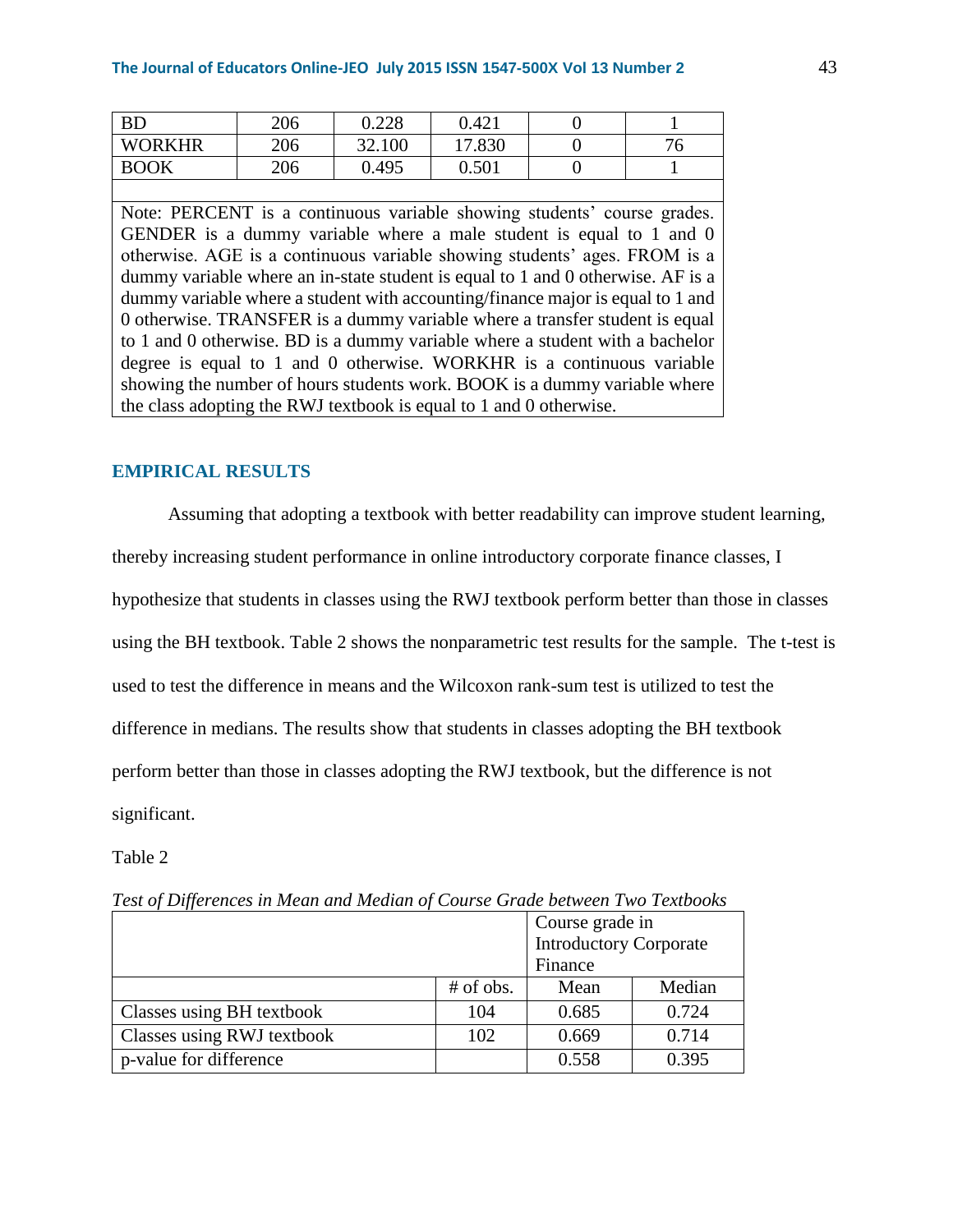#### **The Journal of Educators Online-JEO July 2015 ISSN 1547-500X Vol 13 Number 2** 44

Existing financial education studies focusing on the determinants of student performance have adopted a model based on the standard production function approach, where output is the grade received and inputs are factors incorporating maturity, background, effort, and course design. To examine the relationship between student performance and the choice of textbook, I consider the following empirical model:

PERCENT = 
$$
\alpha
$$
 +  $\beta_1$ GENDER +  $\beta_2$ AGE +  $\beta_3$  FROM +  $\beta_4$ AF +  $\beta_5$ TRANSFER +  $\beta_6$ BD +  
\n $\beta_7$  WORKHR +  $\beta_8$ BOOK + ε (1)

Table 3 provides the results from the ordinary least squares estimation of Equation (1) with a correction for heteroscedasticity. The coefficient for the age variable (AGE) is negative and significant at the 5% level, indicating that older students tend to perform worse in the online introductory corporate finance course than younger students. This result corroborates those reported by Didia and Hasnat (1998), Shum and Chan (2000), and Chan, Shum, and Chhachhi (2005). Student motivation proxied by student major (AF) has a positive coefficient with significance at the 1% level, suggesting that accounting and finance students tend to perform better than students with other majors. This finding is consistent with those reported by Shum and Chan (2000), Terry (2002), and Chan, Shum, and Chhachhi (2005). Educational experience proxied by student bachelor's degree completion (BD) has a positive coefficient with significance at the 1% level, implying that students with a bachelor's degree tend to perform better than students without a bachelor's degree. The coefficient of WORKHR is negative and significant at the 1% level, indicating that students having long work hours tend to perform worse than students without long work hours. This result is in accordance with the finding in Borde, Byrd, and Modani (1998). Finally, the coefficient of BOOK is negative but insignificant, suggesting that students in classes adopting the RWJ textbook do not perform significantly better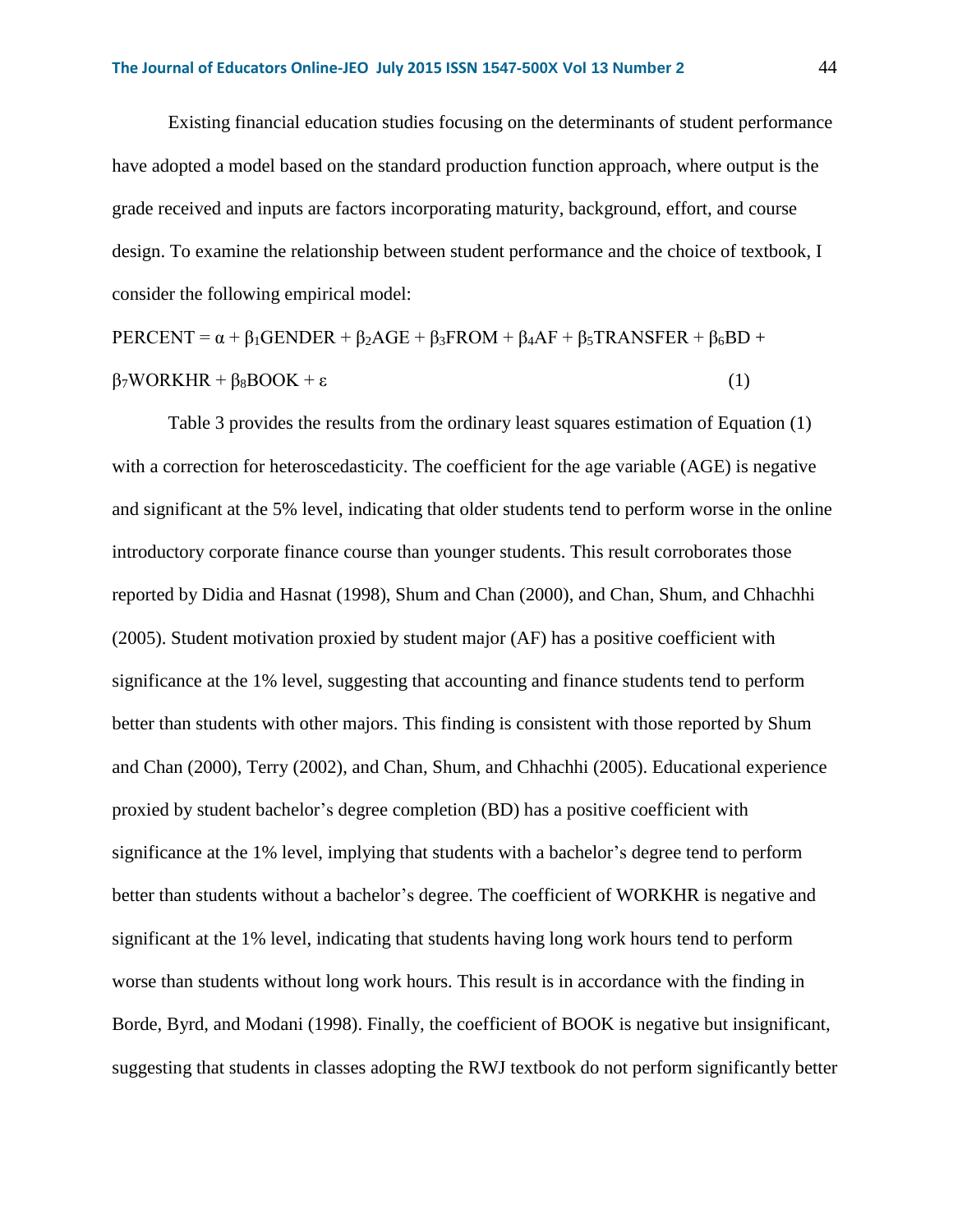than those in classes adopting the BH textbook. In other words, textbook readability does not

contribute to student performance in the online introductory corporate finance course.

Table 3

| <b>Ordinary Least Squares Regression Results</b> |  |
|--------------------------------------------------|--|
|--------------------------------------------------|--|

|                 |             | Number of obs. $= 206$                                                |
|-----------------|-------------|-----------------------------------------------------------------------|
|                 |             | R-squared $= 0.1452$                                                  |
|                 | Coefficient | t-statistic                                                           |
| <b>GENDER</b>   | $-0.023$    | $-0.747$                                                              |
| <b>AGE</b>      | $-0.003$    | $-2.202**$                                                            |
| <b>FROM</b>     | $-0.042$    | $-1.349$                                                              |
| AF              | 0.080       | $2.413***$                                                            |
| <b>TRANSFER</b> | $-0.020$    | $-0.520$                                                              |
| <b>BD</b>       | 0.146       | $3.774***$                                                            |
| <b>WORKHR</b>   | $-0.002$    | $-2.731***$                                                           |
| <b>BOOK</b>     | $-0.012$    | $-0.438$                                                              |
| Intercept       | 0.848       | 16.492***                                                             |
|                 |             | Note: DEDCENT is the dependent verichle in the regression CENDED is a |

Note: PERCENT is the dependent variable in the regression. GENDER is a dummy variable where a male student is equal to 1 and 0 otherwise. AGE is a continuous variable showing students' ages. FROM is a dummy variable where an in-state student is equal to 1 and 0 otherwise. AF is a dummy variable where a student with accounting/finance major is equal to 1 and 0 otherwise. TRANSFER is a dummy variable where a transfer student is equal to 1 and 0 otherwise. BD is a dummy variable where a student with a bachelor degree is equal to 1 and 0 otherwise. WORKHR is a continuous variable showing the number of hours students work. BOOK is a dummy variable where the class adopting the RWJ textbook is equal to 1 and 0 otherwise. \*\*\* shows coefficients significant at the 1% level. \*\* shows coefficients significant at the 5% level.

## **CONCLUSION**

This research study investigates whether adopting a more readable textbook can have a positive impact on student performance in online introductory corporate finance classes. Given the fact that researchers have rated the readability of various popular introductory corporate finance textbooks in the market, I am able to extend the study by examining the impact of a more readable textbook on student performance. Based on a sample of 206 students, nonparametric tests of mean and median differences across two textbooks indicate that student performance in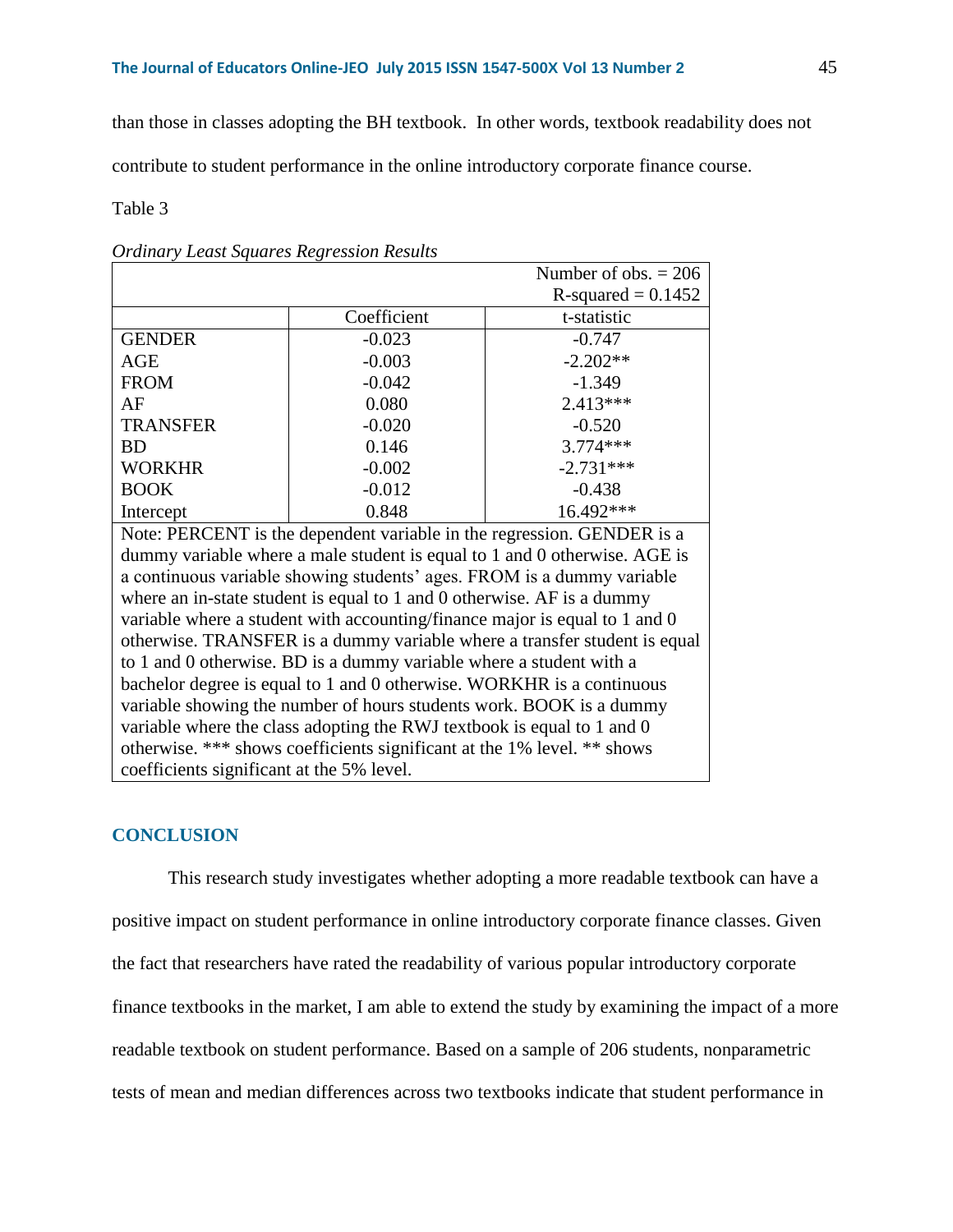#### **The Journal of Educators Online-JEO July 2015 ISSN 1547-500X Vol 13 Number 2** 46

classes using the less readable textbook is higher than student performance in classes using the more readable textbook, but the difference is not significant. The result is confirmed by an ordinary least squares regression. Regression results also indicate that student's age, student's major, student bachelor's degree obtained, and number of student work hours appear to significantly affect student performance. Older students perform worse than younger students. Accounting and finance students perform better than students with other majors. Students with a bachelor's degree perform better than students without a bachelor's degree. Students having long work hours perform worse than students without long work hours.

Because the sample used in this study was obtained from students at one university under one instructor, this research represents only a preliminary attempt at this issue. Collecting student data from different institutions to increase the sample size may lead to more robust findings. The research methodology in this study can be used by other disciplines to examine the effect of textbooks with different readability on student performance.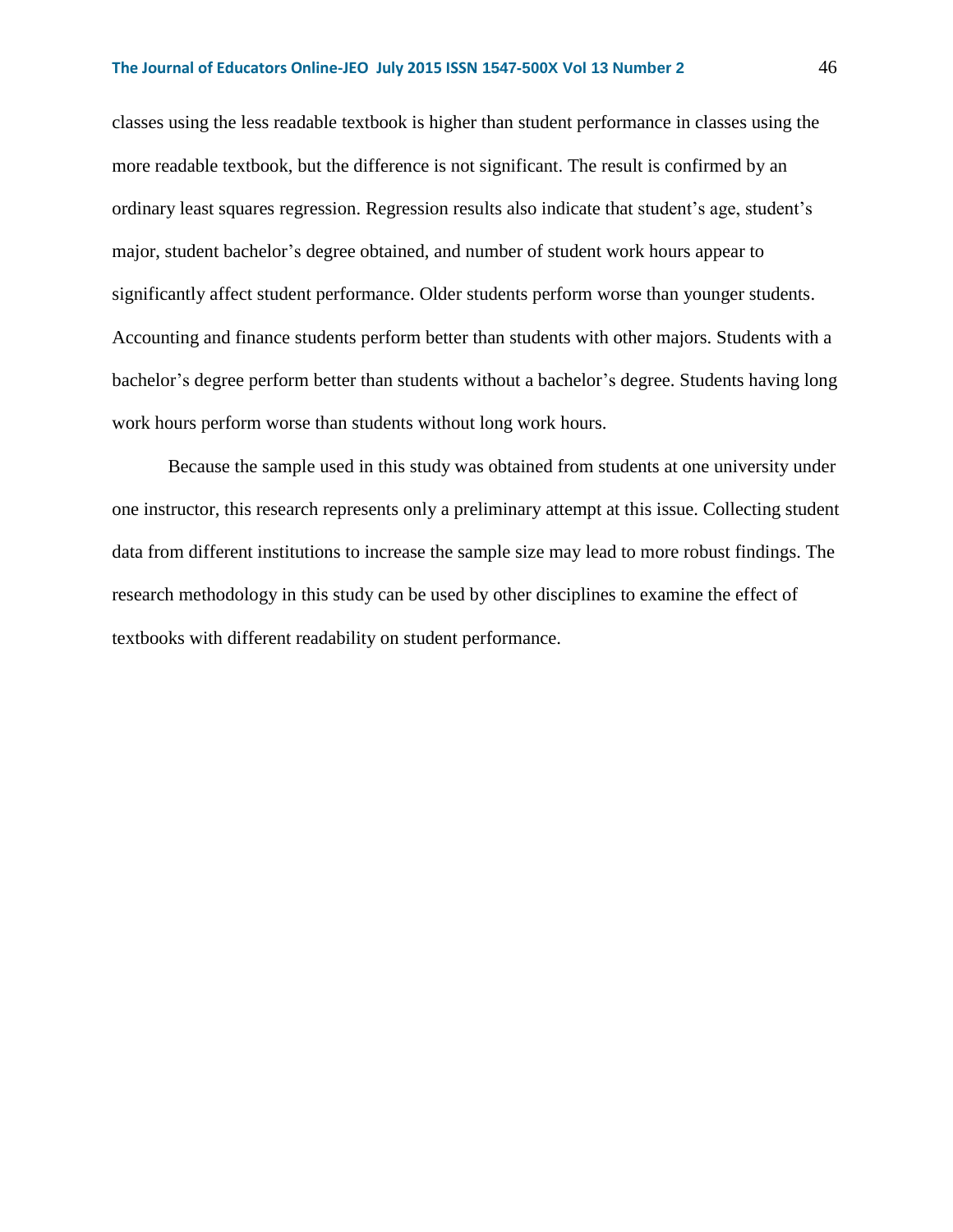## **REFERENCES**

- Berry, T., Cook, L., Hills, N. & Stevens, K. (2011). An exploratory analysis of textbook usage and study habits: misperceptions and barriers to success. *College Teaching*, 59, 31-39.
- Borde, S. F., Byrd, A. K. & Modani, N. K. (1998). Determinants of student performance in introductory corporate finance courses. *Journal of Financial Education*, Fall, 23-30.
- Chan, K. C., Shum C., & Chhachhi, I. (2005). The performance of transfer versus 'native' students in principles of finance. *Journal of Financial Education*, Winter, 50-63.
- Chang, C., Lawrence, E., & Prakash, A. (2012) Face-to-face and online finance courses: an assessment. *International Journal of Finance*, 24, 7209-7218.
- Cheawjindakarn, B., Suwannatthachote, P., & Theeraroungchaisri, A. (2012). Critical success factors for online distance learning in higher education: a review of the literature. *Creative Education*, 3, 61-66.
- Chiang, W., Englebrecht T. D., Phillips, Jr., T. J. & Wang, Y. (2008). Readability of financial accounting principles textbooks. *The Accounting Educators' Journal*, 18, 47-80.
- Didia, D. & Hasnat, B. (1998). The determinants of performance in the university introductory finance course. *Financial Practice and Education*, Spring/Summer, 102-107.
- Durwin, C. C. & Sherman, W. M. (2008). Does choice of college textbook make a difference in students' comprehension? *College Teaching*, Winter, 28-34.
- Farinella, J. (2007). Professor and student performance in online versus traditional introductory finance courses. *Journal of Economics and Finance Education*, Summer, 40-47.
- Flesch, R. (1948). *The art of readable writing*. New York: Harper & Brothers Publishers.
- Fry, E. B. (1989). Reading formulas maligned but valid. *Journal of Reading*, 32, 292-297.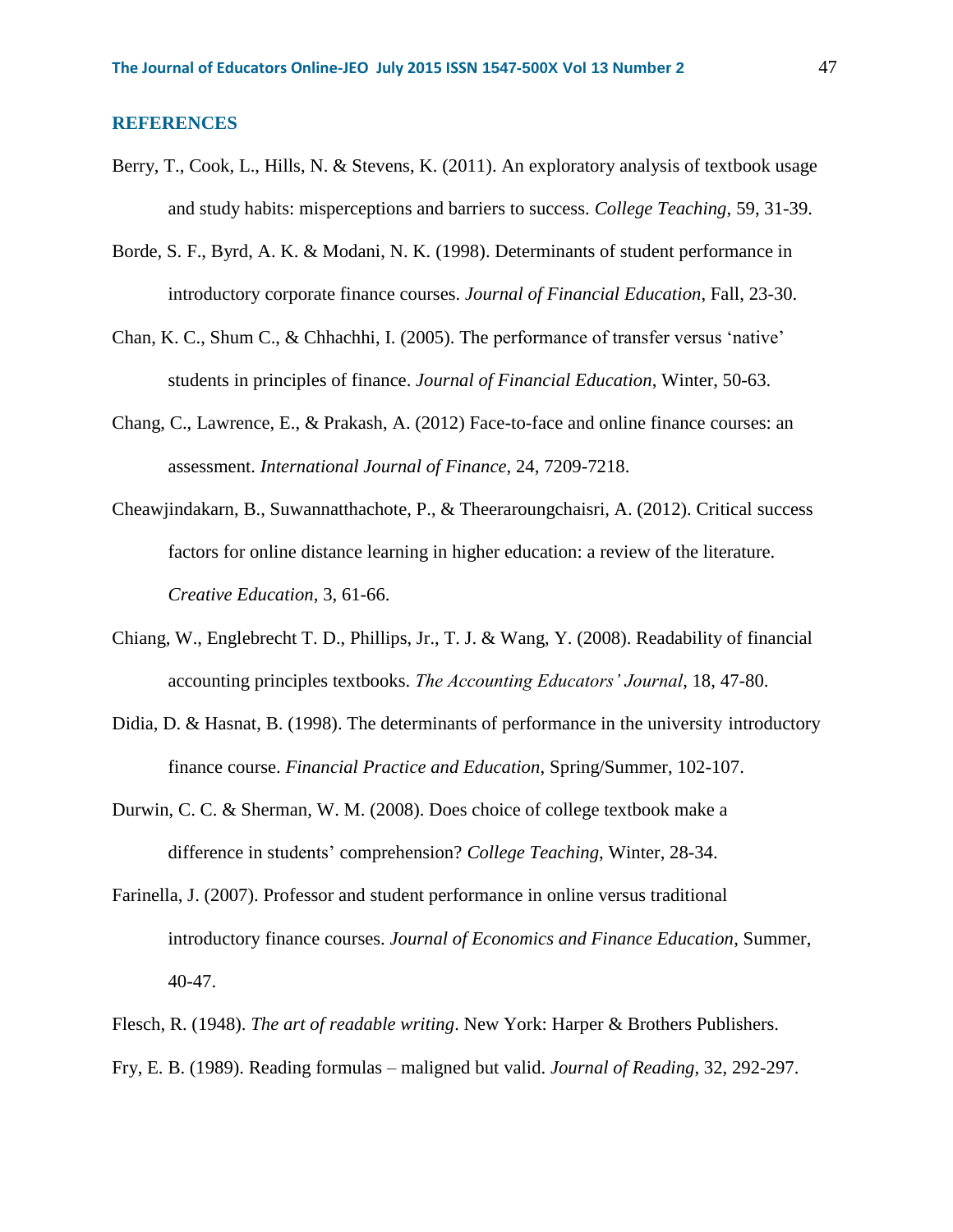Gallagher, D.J. & Thompson, G.R. (1981). A readability analysis of selected introductory economics textbooks. *Journal of Economic Education*, Summer, 60-63.

Gunning, R. (1979). Fox index of passage. *Academic Therapy*, 14, 489-491.

- McLaughlin, H. (1969). SMOG grading a new readability formula. *Journal of Reading*, 22, 639-646.
- Pearson, P. D. (2002). *Handbook of reading research*. New Jersey: Lawrence Erlbaum Associates.
- Plucinski, K. J. (2010). Readability of intermediate accounting textbooks. *Academy of Educational Leadership Journal*, 14, 49-57.
- Plucinski, K. J., Olsavsky, J., & Hall, L. (2009). Readability of introductory financial and managerial accounting textbooks. *Academy of Educational Leadership Journal*, 13, 119-127.
- Plucinski, K. J. & Seyedian, M. (2013). Readability of introductory finance textbooks. *Journal of Financial Education*, Spring/Summer, 43-52.
- Pyne, D. (2007). Does the choice of introductory microeconomics textbook matter? *Journal of Economic Education*, Summer, 279-296.
- Razek, J.R. & Cone, R.E. (1981). Readability of business communication textbooks an empirical study. *The Journal of Business Communication*, Spring, 33-40.
- Shum, C. & Chan, K. C. (2000). The effectiveness of interactive television distance learning in principles of finance. *Financial Practice and Education*, Spring/Summer, 175-183.
- Smith, K. J. & DeRidder, J. (1997). The selection process for accounting textbooks: general criteria and publisher incentives – a survey. *Issues in Accounting Education*, 12, 367-384.